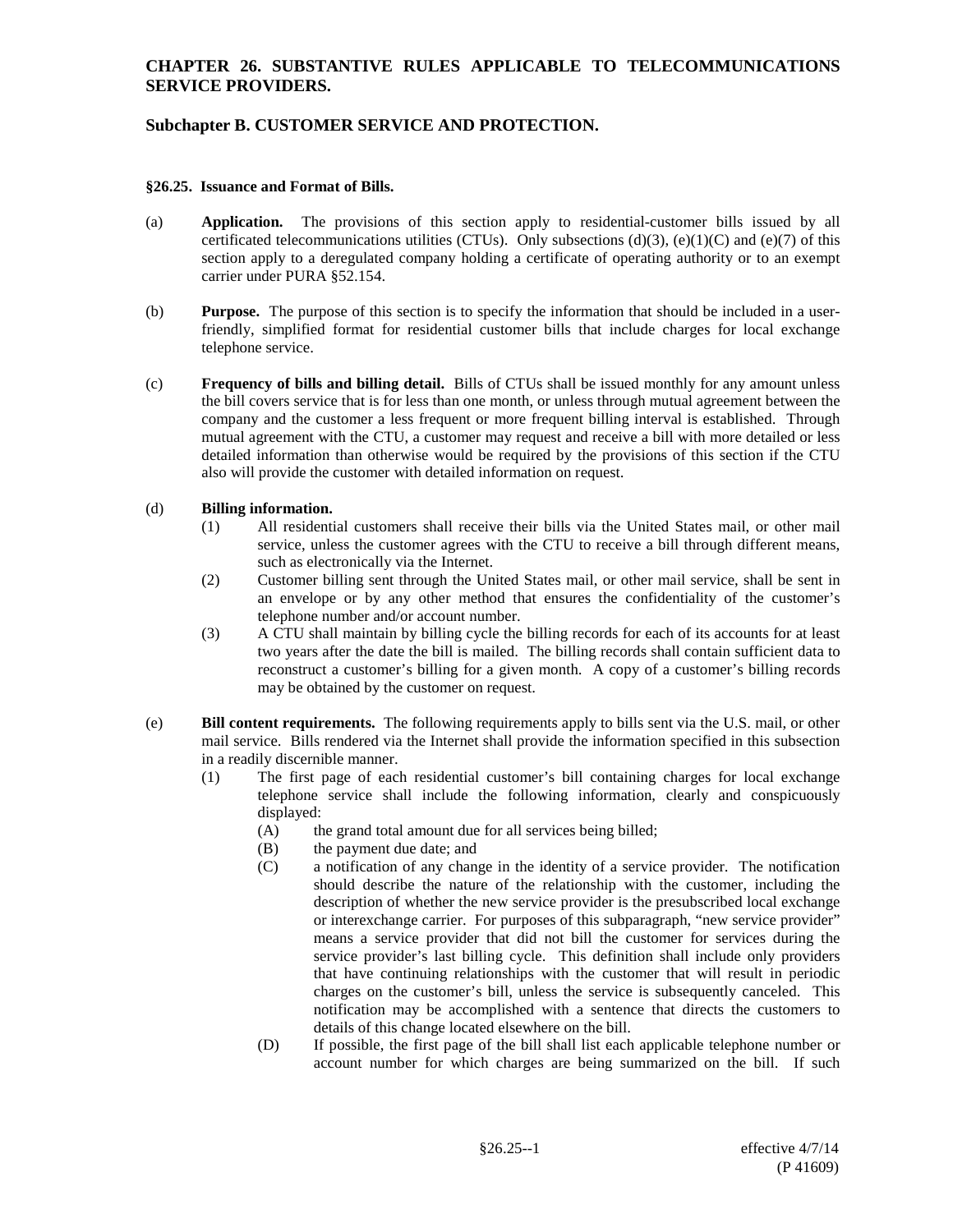### **Subchapter B. CUSTOMER SERVICE AND PROTECTION.**

inclusion is not possible, the first page shall show the main telephone number or account number, and subsequent pages shall clearly identify the additional numbers.

- (2) Each residential customer's bill shall include the following information in a clear and conspicuous manner that provides customers sufficient information to understand the basis and source of the charges in the bill:
	- (A) the service descriptions and charges for local service provided by the billing CTU;
	- (B) the service descriptions and charges for non-local services provided by the billing CTU;
	- (C) the service description, service provider's name, and charges for any services provided by parties other than the billing CTU, with a separate line for each different provider;
	- (D) applicable taxes, fees and surcharges, showing the specific amount associated with each charge;
	- (E) the billing period or billing end date; and
	- (F) an identification of those charges for which non-payment will not result in disconnection of basic local telecommunications service, along with an explicit statement that failure to pay these charges will not result in the loss of basic local service; or an identification of those charges that must be paid to retain basic local telecommunications service, along with an explicit statement that failure to pay these charges will result in the loss of basic local service.
- (3) Charges must be accompanied by a brief, clear, non-misleading, plain-language description of the service being rendered. The description must be sufficiently clear in presentation and specific enough in content to enable customers to accurately assess the services for which they are being billed. Additionally, explanations shall be provided for any non-obvious abbreviations, symbols, or acronyms used to identify specific charges. The CTU shall use the term or acceptable abbreviation, in paragraph (7) of this subsection to the extent they apply to the customer's bill. If an abbreviation other than the acceptable abbreviation is used for the term, then the term must also be identified on the customer's bill. Terms and abbreviations may be completely capitalized, partially capitalized, not capitalized, hyphenated, or not hyphenated.
- (4) Charges for bundled-service packages that include basic local telecommunications service are not required to be separately stated. However, a brief, clear, non-misleading, plainlanguage description of the services included in a bundled-service package is required to be provided either in the description or as a footnote.
- (5) Each customer's bill shall include specific per-call detail for time-sensitive charges, itemized by service provider and by telephone or account number (if the customer's bill is for more than one such number). Each customer's bill shall include the rate and specific number of billing occurrences for per-use services, itemized by service provider and by telephone or account number. Additionally, time-sensitive charges and per-use charges may be displayed as subtotals in summary sections of the bill.
- (6) Bills shall provide a clear and conspicuous toll-free number that a customer can call to resolve disputes and obtain information from the CTU. If the CTU is billing the customer for any services from another service provider, the bill shall identify the name of the service provider and provide a toll-free number that the customer can call to resolve disputes or obtain information from that service provider.
- (7) Defined terms.
	- (A) **Federal excise tax --** Federal tax assessed on non-usage sensitive basic local service that is billed separately from long distance service. Acceptable abbreviation: Fed excise tax.
	- (B) **Federal subscriber line charge --** A charge that the Federal Communications Commission (FCC) allows a CTU to impose on its customers to recover costs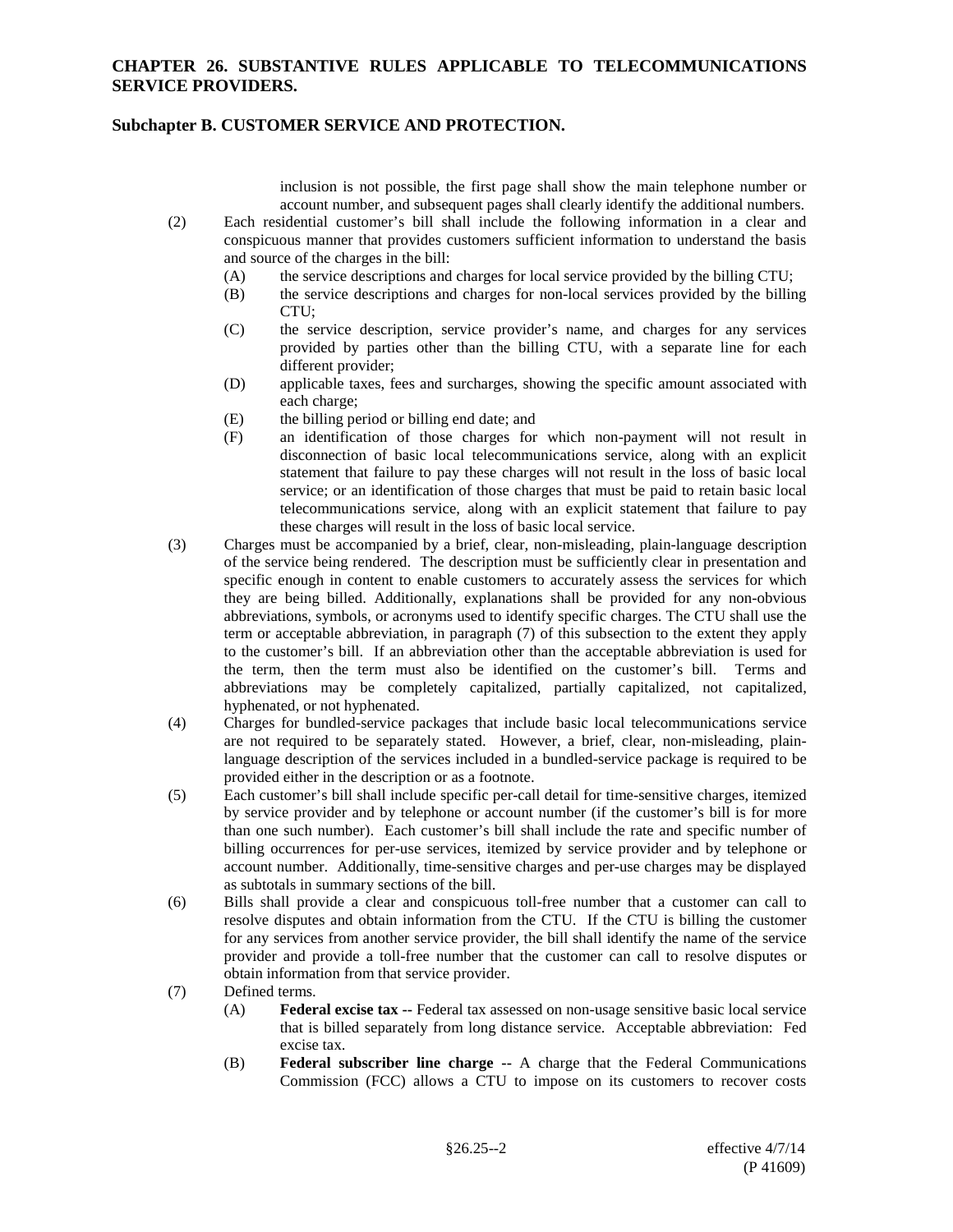# **Subchapter B. CUSTOMER SERVICE AND PROTECTION.**

associated with interstate access to the local telecommunications networks. The FCC does not require a CTU company to impose this charge, and the CTU does not remit the charge to the federal government. The charge may be used by the CTU to pay for a part of the cost of lines, wires, poles, conduit, equipment and facilities that provide interstate access to the local telecommunications network. Acceptable abbreviation: Fed subscriber line chg.

- (C) **Federal universal service fee --** A federal fee for a fund that supports affordable basic phone service to all Americans, including low-income customers, schools, libraries, and rural health care providers. CTUs impose this fee to cover their required support for the fund. The fee is set by the FCC. Acceptable abbreviation: Fed universal svc fee.
- (D) **Municipal right-of-way fee --** A fee used to compensate municipalities for the use of their rights-of-way. Acceptable abbreviation: Municipal ROW fee.
- (E) **Texas universal service --** A state fee for a fund that supports affordable service to customers in high-cost rural areas, funds the Relay Texas service and related assistance for the hearing-disabled, and funds telecommunications services discounts for low-income customers (Lifeline). The fee is set by the Public Utility Commission.
- (F) **9-1-1 fee --** A fee used to fund the 9-1-1 telephone network that allows callers to reach a public safety agency when they dial the digits "9-1-1." The amount of the fee varies by region and is set by the Texas Commission on State Emergency Communications.
- (G) **9-1-1 equalization fee --** A fee used to provide financial support for regions where the 9-1-1 fee does not fully offset the cost of 9-1-1 service. The fee is imposed on each customer receiving intrastate long-distance service. The fee is set by the Texas Commission on State Emergency Communications.
- (f) **Compliance review of bill formats.** A CTU shall file for review a copy of any portion of its bill format that has not previously been reviewed and approved by the commission pursuant to this section. The CTU will be advised if the format does or does not comply with the requirements of this section. Two alternative projects will be established for such reviews. CTUs may submit new or altered bill formats in either of these projects as follows:
	- (1) **Expedited review.** The commission staff shall establish a project for expedited reviews. CTUs may submit proposed new bills or bill format changes prior to implementation in the expedited review project. A notice of sufficiency or a notice of deficiency will be issued to the CTU within 15 business days. The CTU may appeal a notice of deficiency by requesting its submission be docketed for further review or may respond with a revised submission that corrects the deficiency within ten business days of the deficiency notice. The CTU's revised submission will be reviewed and either a notice of sufficiency or a notice of deficiency will be issued within 15 business days. This process will be repeated until the CTU's submission has received a notice of sufficiency or the CTU has requested that its submission be docketed as a contested case. A contested case may also be requested by commission staff to resolve disputes regarding the CTU's submission.
	- (2) **Annual review.** The commission staff shall establish a project for annual reviews. CTUs may choose to file bill format changes in the annual review project. If the CTU's bill format change has already been approved pursuant to paragraph (1) of this subsection, the CTU does not need to file the same changes under the annual review process. Submissions for annual review must be made between September 1st and October 1st each year. All submissions shall be responded to with a notice of sufficiency or deficiency issued no later than November 15th of that year. A CTU may appeal a notice of deficiency by requesting its submission be docketed for further review or may respond with a revised submission that